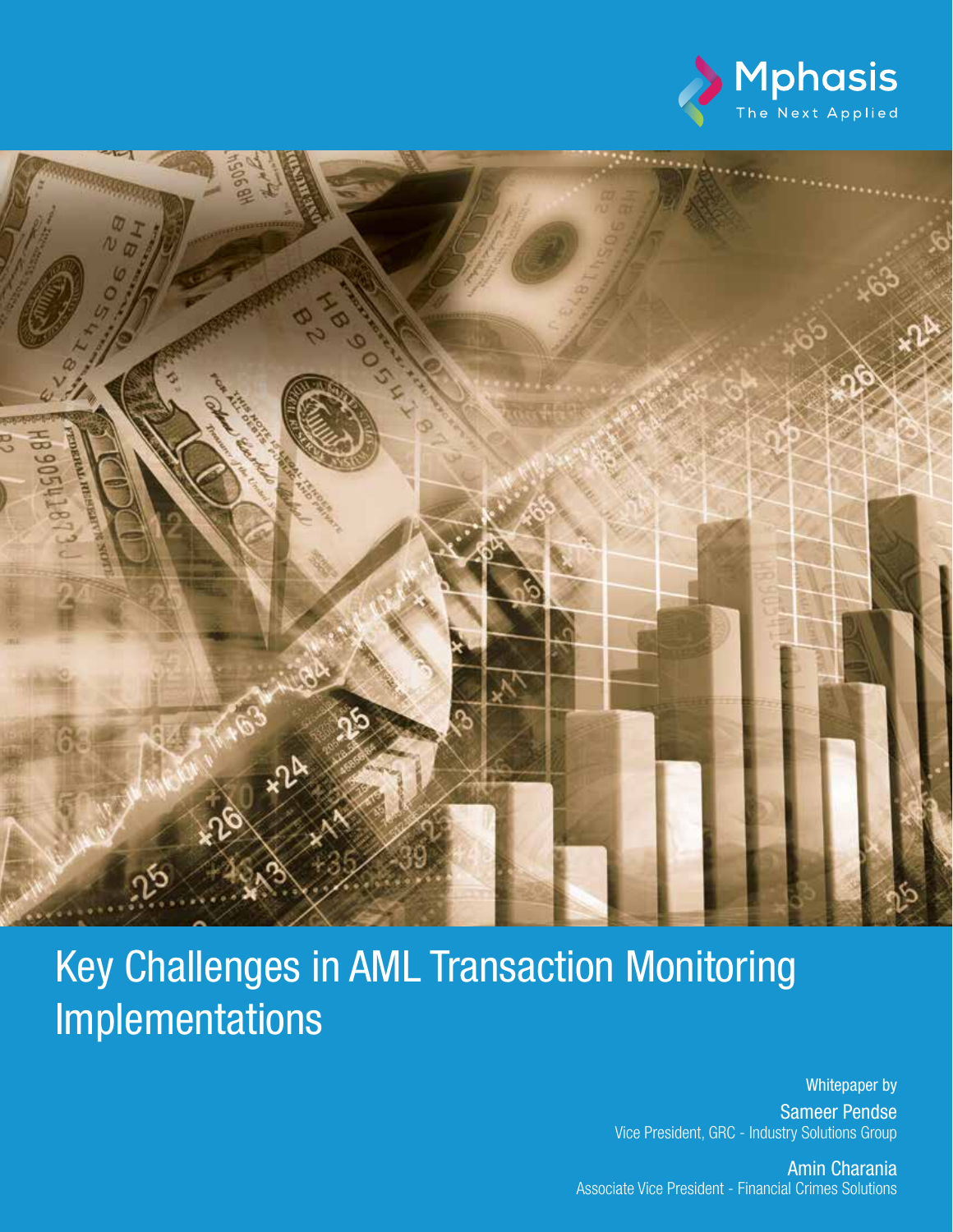*Anti-Money Laundering (AML) Transaction Monitoring [TM] implementations are ubiquitous across all tiers of institutions as the level of complexity of financial crimes is on the rise*

#### **Introduction**

Anti-Money Laundering (AML) Transaction Monitoring [TM] implementations are ubiquitous across all tiers of institutions as the level of complexity of financial crimes is on the rise. The level of sophistication of the TM platform varies as we move across tiers. This paper discusses some of the challenges faced by Financial Institutions (FIs) in implementing TM platforms. Though the challenges could apply to all sizes and nature of FIs, the scope of this paper is specifically for challenges at top-tier and mid-tier financial institutions.

The challenges faced by the FIs can be organized into the following 5 categories:

- Span of the FI the geographical, entity & LOB and instances/expanse of applications can pose specific challenges
- Data availability and quality is a key issue most FIs grapple with
- Configuration of business rules and the TM platform has a significant impact on how well the TM implementation works
- Infrastructure selection and maintenance choices decide how effectively the TM platform performs
- Cognitive computing is emerging as the new imperative with smart data, rule based computing and machine learning techniques being used increasingly for eliminating false positives and for detecting more complex alerts

Subsequent sections of this paper discuss each of these categories in more detail.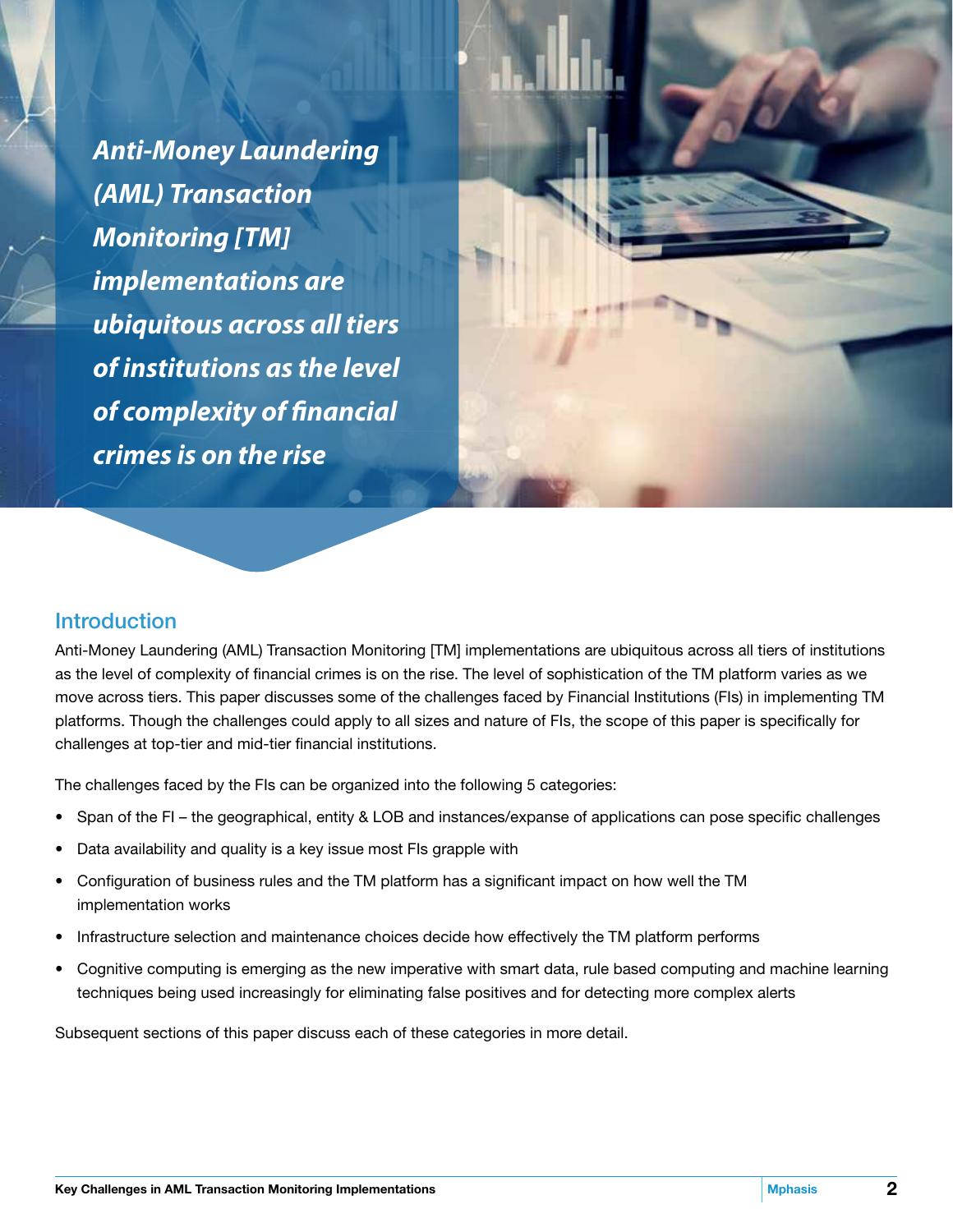

### The span of the FI

The span of the FI creates implementation complexity in terms of the databases, applications, LOBs, countries/ entities to be modeled in the target solution. In FIs where AML has been implemented for several years, it is more than likely that the architecture includes multiple types of AML TM platforms (e.g. Actimize, Oracle, other older products) at different versions, sometimes even from the same vendor. These TM platforms, for each LOB, can be at the regional cluster level or even at the country level in a single data center or across multiple data centers. With constraints of data secrecy acts, FI internal LOB level policies and volume of business in the region, decisions have to be made about whether to have a single TM target platform or cluster based instances.

In addition to the diverse and disparate TM platforms, there can also be a plethora of transaction processing platforms due to the span of the FI. It is not unheard-of to find multiple core banking platforms, multiple trading platforms (by product being traded) and multiple asset management platforms. Even if we do not consider having a holistic AML solution across an FI (a dream state), there is significant complexity involved in bringing transaction and product data into the target TM platform and mapping the source data structures to the target data structures for upload. While the core systems are covered fully during implementation, the business world is dynamic where addition of new sources, products during the lifespan of an AML platform is not uncommon.

One such instance is where a bank wanted to expand its business in Qatar in view of its bid to host Olympics. It had major challenges in adding the new instance on the existing platform due to its capacity, lineage and configurations. While these issues could be reconciled with time, it was a block for the bank to get compliance clearance for its business.

*The challenges for each bank is unique. And so should be the implementation of AML systems*

Our experience over the years in implementation of AML systems have enabled us to foresee and provide valuable consultation to our clients for a future proof implementation. This will get them closer to holistic transaction monitoring with a singular view of the AML risk posed by the FIs customers across LOBs.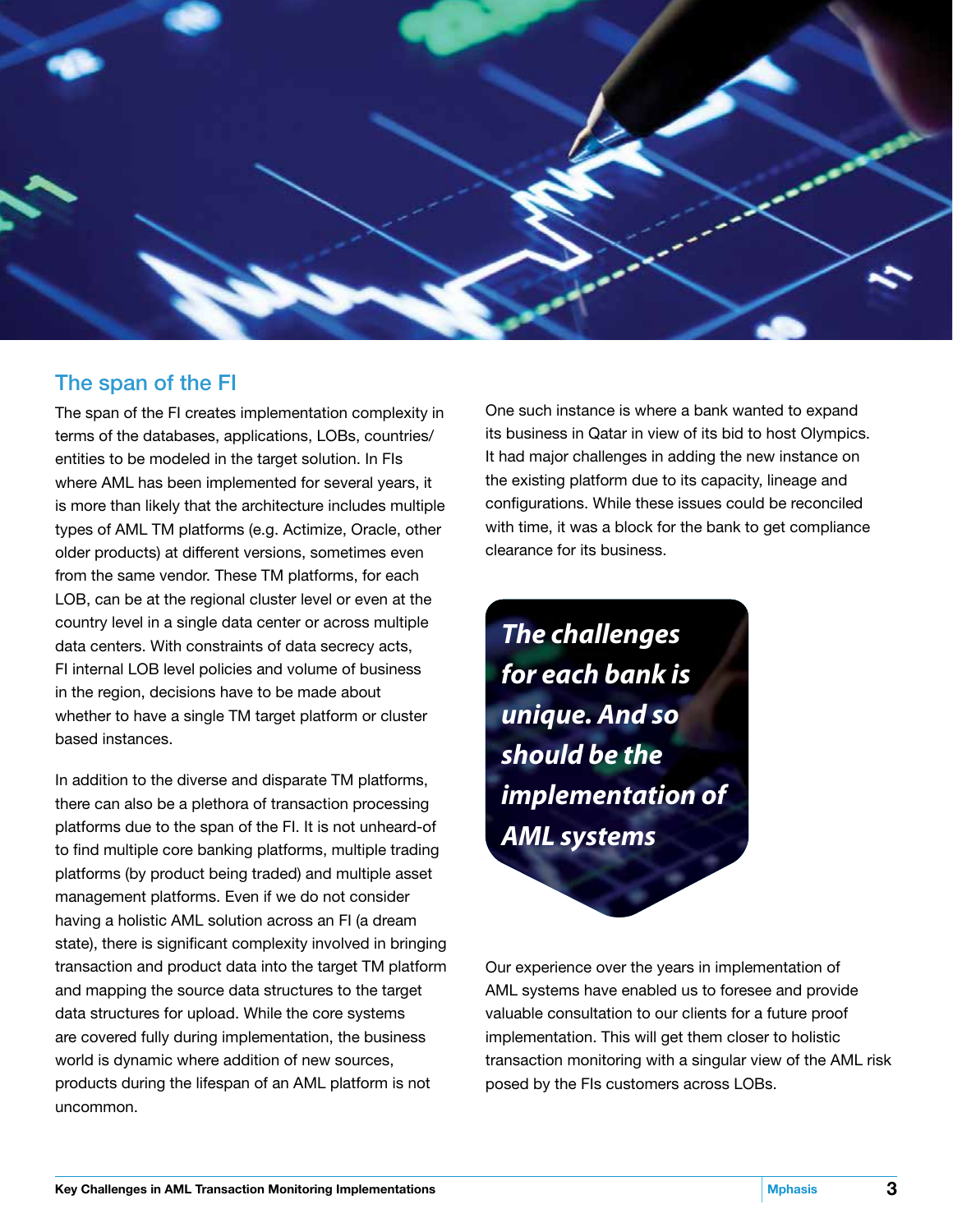## Data availability & data quality

For a long time, the focus of IT was on the elegance and quality of computational logic. Data is once again, being recognized over the last couple of years as the driver behind effective computing results. The smartest platform in the world can be quite ineffective without high quality (integrity, consistency and completeness) data. The same principle applies to TM platforms. TM systems are one of the biggest consumers of data generated across the Financial Institutions. Huge investments have been made by FIs to create a 'golden set' of data for AML and other consuming banking systems. In spite of the rigor on data quality, the vision is far from being achieved due to limitations in the way the data is consolidated, aggregated and made ready for consumption. In our view, this attempt to create a golden set has, to some extent, added to the problem as there could be more than one golden set now within the bank.

Assuming we are able to overcome the challenges and are able to create a golden repository within the FI, the systems today still have limitation in deducing meaning of the data.

Even with the advancement of AML platforms available today, the information hidden within the data presented along with the AML alert still has to be analyzed manually. AML systems typically need derived data (like pass through flag, cross border flag, correspondent bank relationship, summaries and profiles) from the base data set. As the base data set is received from diverse systems, if the derivation logic is unable to consistently ascertain the data across systems and different transactions, the detection logic in the TM platform with attendant thresholds and rules may or may not be effective. This can lead to a large amount of false positives and worse, missed alerts.

A straight forward solution to this problem is to recognize that actually implementing a TM platform consumes a large amount of surround effort such as data engineering and configuration definition (see next section), and there is a need to budget and plan this effort. A more sophisticated approach would use 4GT tools for data analysis combined with statistical sampling as well as creating specialized data validation and enrichment scripts to tackle this problem (while having data engineers in attendance with business representatives in solving this problem).

*It is important to understand the data and its use in order to ensure that the AML systems function effectively*

Another important consideration in the presence of a large number of data sources is the need to ensure that the data sources are prepared and loaded into the TM platform in the right sequence to address inter-dependencies. It would make no sense for the data to be patched together in the wrong sequence or with the wrong attributes; it will completely defeat the purpose of having an AML automation platform. The right data designers can help solve this problem.

It is a compliance and business nightmare to realize there is an exception in data ETL process, where a type of data set or attribute is not translated as required because it could not be covered by the logic implemented. The systems today have limitations in catching any exception due to a change in upstream systems that may not necessarily be done in consultation with the AML system. Such situations are not as uncommon as one may think them to be. The recovery and mitigation of risk after such discoveries are painful.

Moving to a smart data representation where all the data is brought together in a semantic graph can reduce such instances, while reducing the cost and efforts of continuous enhancement to ETL in order to meet the dynamic business changes.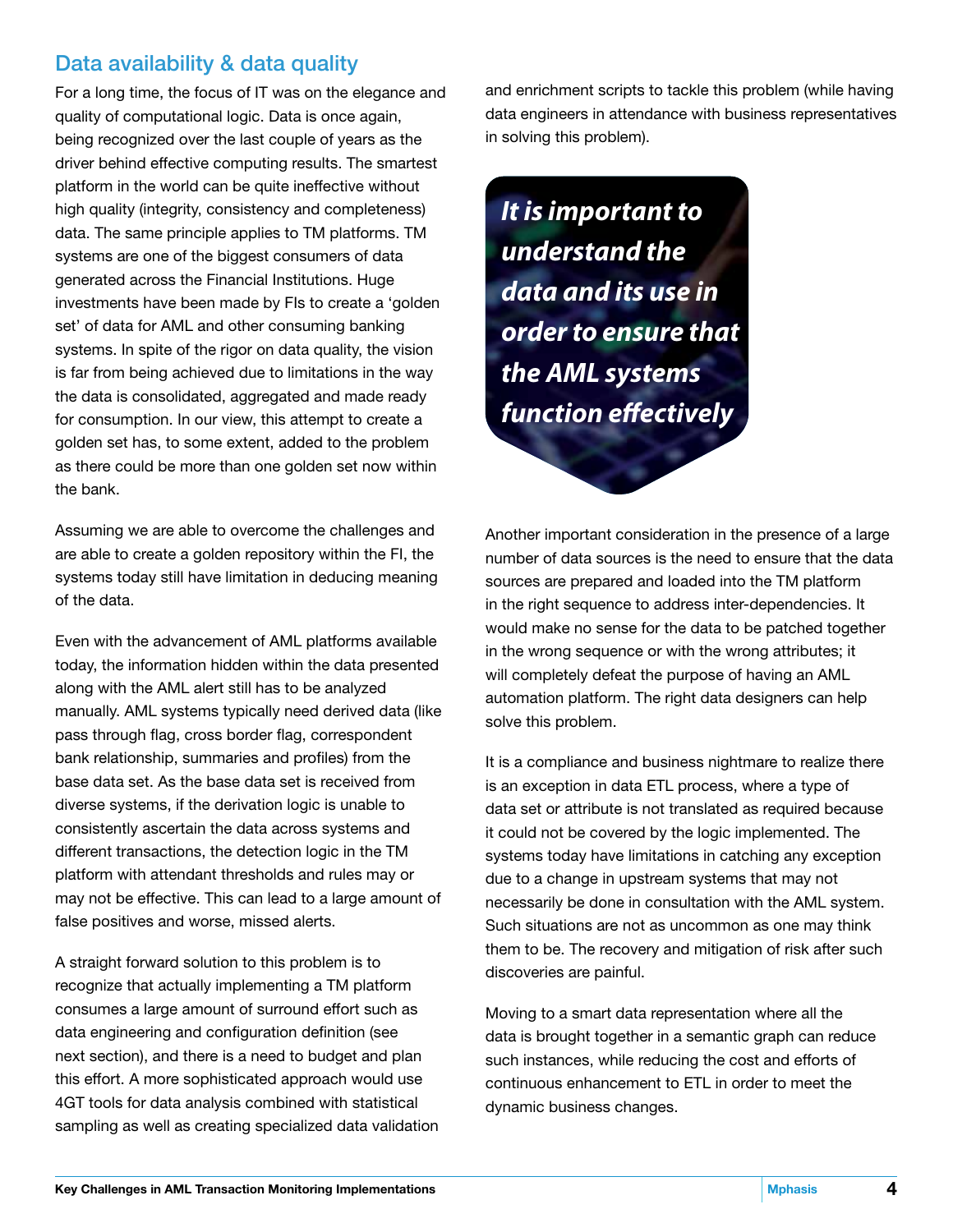# **Configuration**

The output of an AML system is only as good as it is configured to be. Most AML systems today implement a risk based approach through implementation of multifarious rules, thresholds and scoring. The configurations of these rules and the perception of risk differ with each FI, which highly impacts their implementation. The product which works well for a particular FI may not provide the same experience to another if the configurations do not rightly reflect the organization wide risk models and perception. Having said about the business heavy configurations, there can be some technical configuration which can cause pain by overriding the business requirement with its technical implementation. A particular technical configuration, which would run a process to consolidate/validate flags being switched off for improving 'performance' is not unheard of. The flags would still be available and system would still work, however it may mean more attention and focus from business users in analyzing the alert. This may typically happen when the system capacity to process increasing volumes throw a challenge to choose quality over adherence to a minimum set of AML requirements

Apart from the system level configurations, periodic configuration changes to TM platforms are critical too. While implementing a new system these configurations can be done as an iterative exercise with 'n' cycles (typically 3-5 cycles) for tuning of scoring, thresholds and policy rules to ensure that no alerts are missed and false positives are also capped. If it is a migration from an existing legacy system, there can be a parallel run between extant systems and the target TM platforms over a period of 2-3 months, once the summaries and profiles are built on a new system (typically with 6 months of historical data). This approach is effective in validating the closeness and deviations between the two set of systems and ensuring that no new risks are inherited or at the least mitigated with the implementation of new AML system.

Business and compliance have a large role in the business configuration phase as they need to participate in the analysis of alerts and subsequent tuning efforts.

Apart from the business configuration, there is also a burning need to ensure that the TM platform (including the case manager) aggregates and consolidates related alerts so as to ensure that the right exposure is being investigated holistically. It is also important to configure the alert investigation workflow and entitlements to ensure that the FIs processes are followed as well as to ensure that access to alerts for specific customers is controlled.

*The advent of sematic technology can take away a lot of efforts and time required to maintain such critical and voluminous configurations*

While most FI now use statistical models to address the problem of implementing the right value for a rule parameter, it is still a complex and reactive approach as any change is the pattern of business data needs to be analyzed afresh (mostly post-facto). The false positive generation in this period is typically addressed by redirecting resources for handling these 'peak' periods. The change in configurations cannot be implemented instantly without a thorough assessment and testing.

The advent of sematic technology can take away a lot of efforts and time required to maintain such critical and voluminous configurations.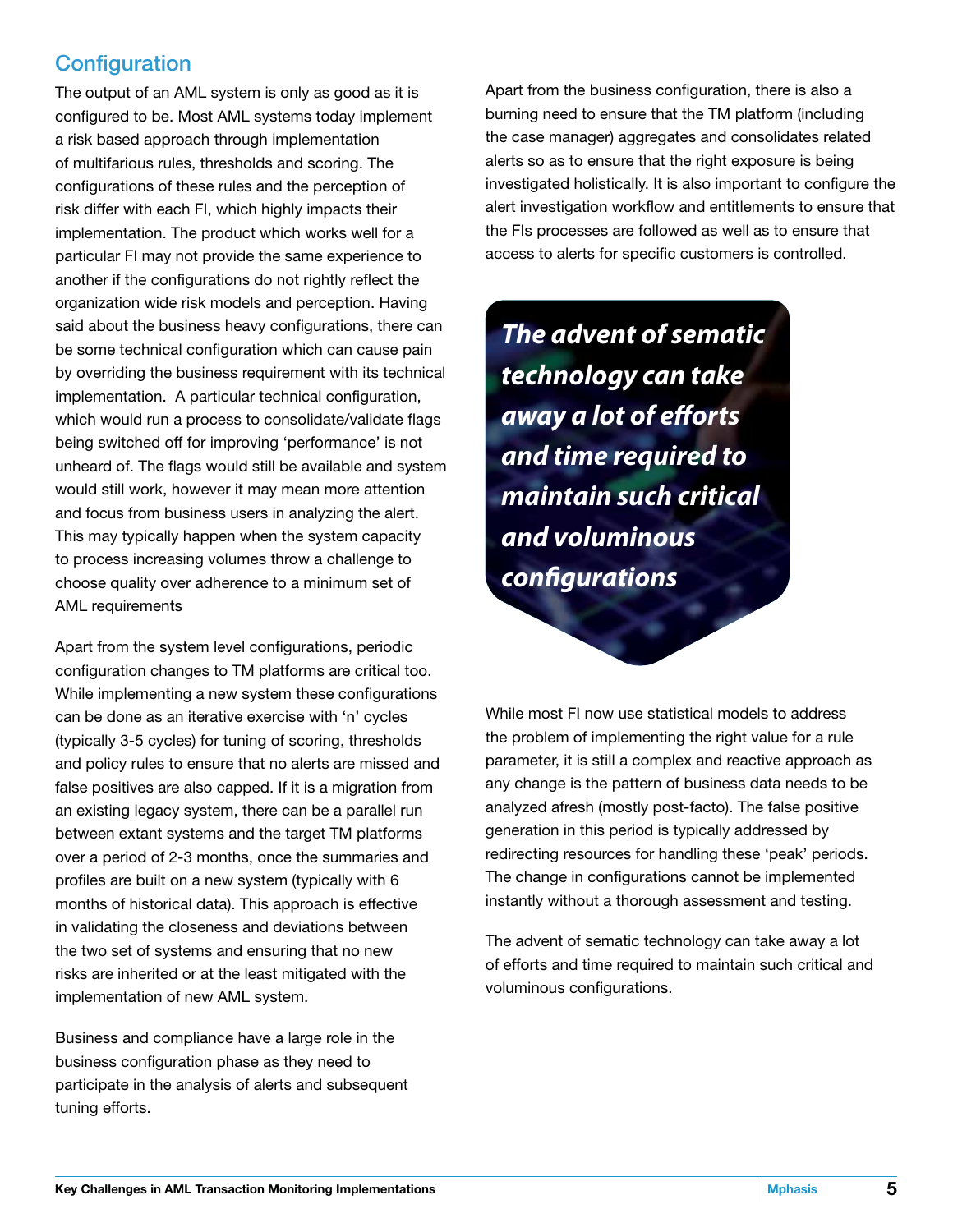

#### **Infrastructure**

Today most of the AML TM systems generally provide alerts for transactions on 'T  $+$  1', where T is the day on which the transaction is posted in FI core systems. The AML system generally executes a 'batch' to generate alerts. The time required to complete the batch is directly proportional to the volume and capacity of the server. The estimations and forecast done while implementing the AML platform are highly critical however we must factor in the unforeseen business dynamics over the lifespan of the AML implementation.

When the batch processing time for an instance is high, any issues in the EOD processing with the upstream system directly impacts the time and efforts required for recovery of the AML batch to make it up-to-date. Even though, the recovery SLA associated with AML TM system are typically less stringent than other real time/core systems in the FI, it is critical that the TM platform be correctly sized for targeted performance in view of increasing anticipated business volumes and the approach taken for setting up instances at country/hub level. We have been involved in resolving a challenge to recover ~ 3months of processing to incorporate an

addition on source system in the last quarter. Each batch typically required 14-16 hours for 1 day of processing to be completed. By implementing tuning and automation (process and technical) for high efficiency batch processing and with some exceptions approved by business, the recovery was completed within 20 odd days. We believe such scenarios (in varying degree) would be observed by most FI who have implemented an AML system.

Sometimes it is not the upstream system but the technical patches on infrastructure products such as the database, the network and the ancillary applications that get the AML system out of service. Ensuring that the infra changes (big and small) are assessed and applied in the right order is of utmost importance. Obscure TM platform failure can result in hard to detect issues, if this assessment of infrastructure changes is not done with required rigor. These failures can hold up processing for days in a worst case and lead to regulatory non-compliance.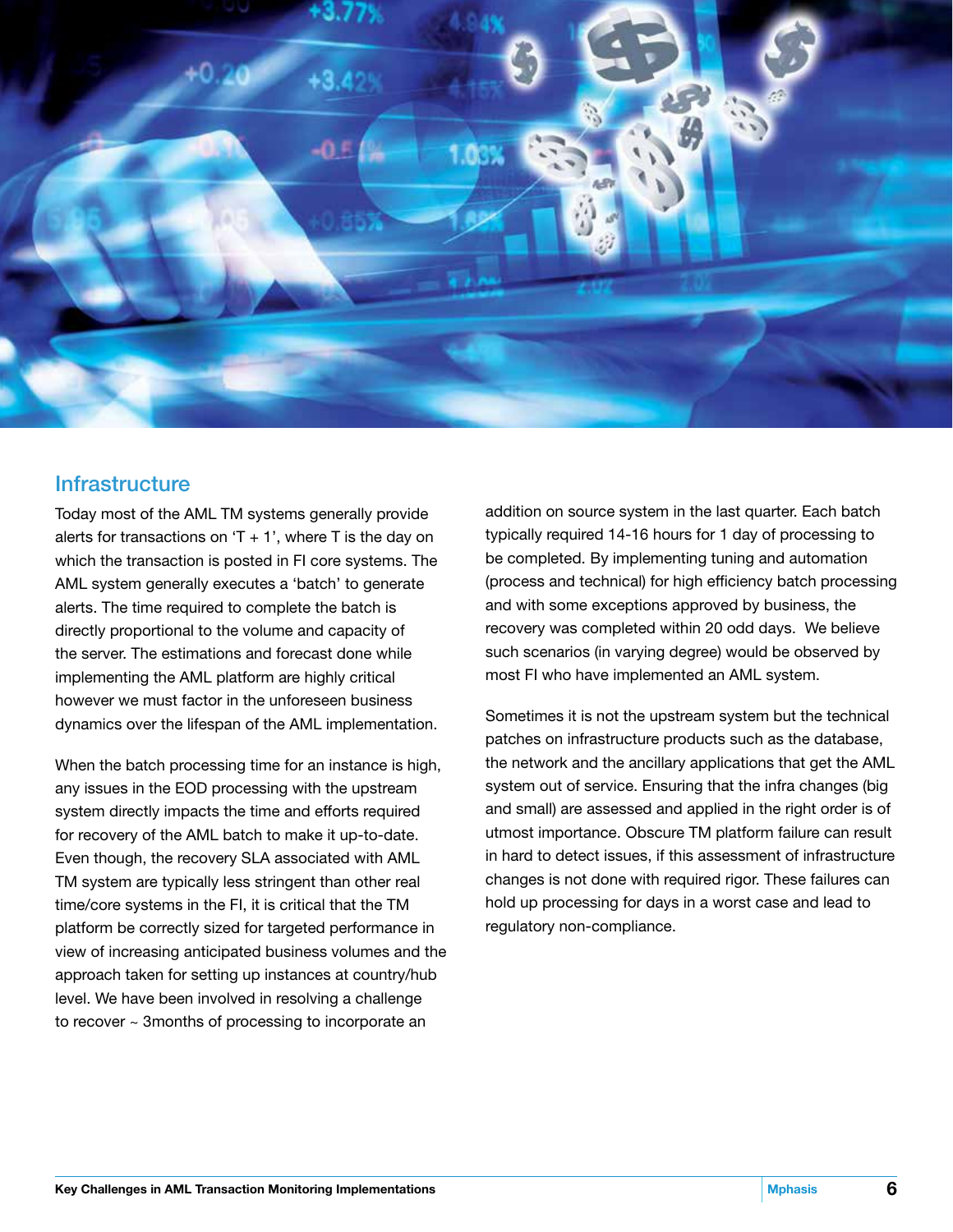# Cognitive Computing

Cognitive computing is the new wave and there are a variety of ways in which cognitive computing and smart data platforms can be used for complementing the efforts of TM platform implementation. Some of these are articulated below. While their theoretical value is undeniable, these are yet to be proven in the field on a large scale and the challenge to their adoption is one of mind-set, intent and regulatory approval rather than technology:

- Smart data aggregation When the number of source systems/applications and databased cross the number of 20, it makes sense to aggregate all the data from the disparate systems into a smart/graph database. Subsequent extraction of consolidated data from such systems for loading into the TM platform then becomes easier. It also facilitates the elimination of the swivel chair effect (see point 2).
- Investigation of false positives while rule based and machine learning systems may not reach the holy grail of auto-suppression of false positives due to regulatory implications, the ability for these systems to store smart data and facilitate investigations by eliminating the swivel chair is key. These smart data and graph based databases ensure that annotated data is available to the investigator automatically; once loaded it eliminates the need to reach out into separate systems to do the analysis. The cognitive solutions can also learn investigation patterns for specific alerts and ensure that subsequent investigations follow the same pattern as learned before, hence speeding up the investigation effort.
- **Investigation rigor** Rule based and learning cognitive solutions can detect alerts which have been hitherto difficult to detect. An example is the Mphasis NextAngles smart compliance solution that can detect certain trade finance based alerts, which have so far been complex to detect e.g. over or under invoicing.



# What Mphasis can do for you

Mphasis provides services (consulting, technology & process outsourcing) around AML TM implementations:

- Implement and tune smart compliance solution (NextAngles) for false positive investigations and identify alerts for trade finance based AML
- Define or re-engineer business configuration (scoring, thresholds, policy rules)
- Write business requirements, functional requirements and build POCs
- Evaluate vendors (for traditional supplier lifecycle management)
- Implement or upgrade a vendor platform like Actimize SAM, eRCM and Oracle Mantas
- Data engineering data quality management (completeness, integrity, purity)
- Provide skills for AML alert triaging